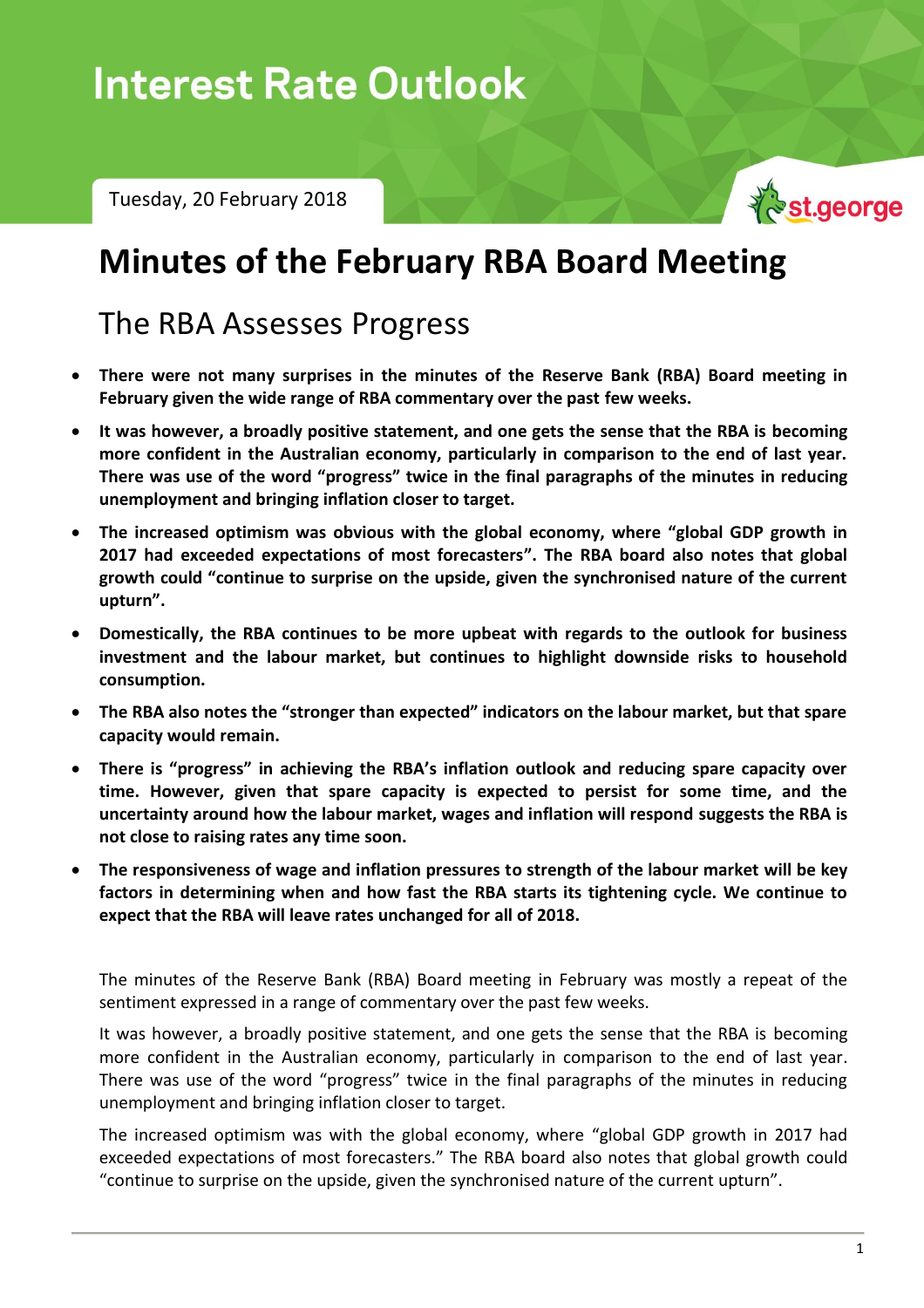Domestically, the RBA is becoming increasingly more upbeat for business investment, noting that "prospects for private non-mining investment were more positive than they had been for some time".

The uncertainties surrounding spare capacity, wages and inflation that was raised in recent RBA commentary over the past few weeks continued to be evident in the minutes today.

The RBA also continued to highlight downside risks to household consumption, given weak growth in household incomes. Indeed, we view household spending as one of the key risks to the domestic growth outlook.

The RBA also notes the "stronger than expected" indicators on the labour market, but that spare capacity would remain. Members did note that "uncertainty remained about how employers would respond as spare capacity in the labour market diminished. Indeed, it was possible that ongoing strength in the demand for labour might result in wage growth picking up by more than anticipated, both in Australia and abroad".

Despite the more positive outlook for the global economy, the RBA states that "terms of trade were still expected to decline over the following two years, partly reflecting prospective increases in low-cost supplies of bulk commodities".

### **Implications**

We have had a range of commentary from the RBA in recent weeks. Today's minutes confirm that the RBA is increasingly upbeat regarding the international economy and elements of the domestic outlook.

Business investment and public sector investment remain supportive factors, but household spending remains a downside risk.

There is "progress" in achieving the RBA's inflation outlook and reducing spare capacity over time. However, given that spare capacity is expected to persist for some time, and the uncertainty around how the labour market, wages and inflation will respond suggests the RBA is not close to raising rates any time soon.

The responsiveness of wage and inflation pressures to strength of the labour market will be key factors in determining when and how fast the RBA starts its tightening cycle. We continue to expect that the RBA will leave rates unchanged for all of 2018.

> **Janu Chan, Senior Economist** Ph: 02-8253-0898